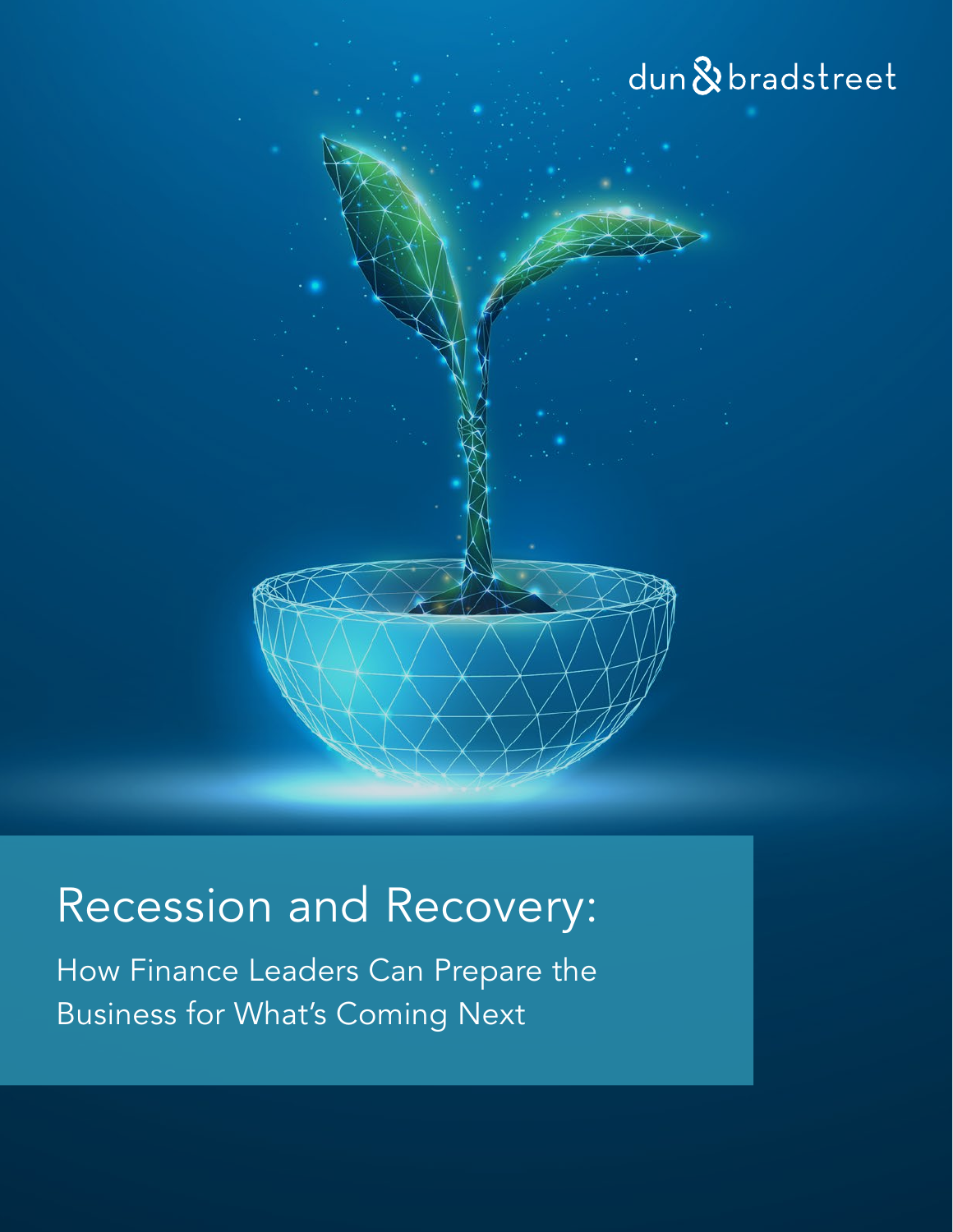## INTRODUCTION

Over the past year and a half, finance leaders have been in the vanguard of the corporate teams working to contain the impacts of COVID-19-related disruption on their businesses. Amid looming recession and severe economic volatility, CFOs and their teams focused on maintaining and boosting liquidity through creative management of short-term credit, cash flow and resources.

As the economy continues to recover, CFOs can and should start shifting their focus from keeping the business afloat back to helping it grow. This next phase requires assessing longer-term impacts and adapting to a business climate of continuing uncertainty. CFOs need to establish post-pandemic financial priorities and determine which operational methods and tools will be most useful in meeting the new requirements of global commerce.

This paper provides finance leaders with a set of concrete actions to help them navigate the transition to the recovery phase. We outline five progressive steps that will help them put their companies in stronger, more resilient competitive positions—mainly by achieving better cash flow—as we slowly emerge from the global crisis.

## 5 PRACTICAL, DATA-DRIVEN STEPS TO GET BACK ON THE GROWTH TRACK

## STEP 1: TAKE STOCK TODAY

While some organizations are planning to reinvigorate their business once the pandemic is over, it's becoming increasingly clear that "over" is an ever-moving target. Economic indicators tend to lag by 6-12 months, so by the time signs indicate a recovery is underway, the wait-andsee approach may have caused a business to miss out on the recovery-driven growth.

For this reason, finance leaders should take stock of the health of their businesses today. How many customers are paying their bills on time? What is the overall risk profile? How does that compare to industry standards? What else can you learn about these customers? These questions can be addressed via some basic analyses—some from an internal point of view and some from an external perspective.

#### Internal Analysis — Accounts Receivable

One of the simplest measures of client portfolio financial health is Days Sales Outstanding (DSO). It's so commonly used that it should be readily available, both for the overall portfolio and at the individual customer level. This will quickly and easily identify customers—or even entire segments of customers—who are struggling to make payment and should therefore be treated with caution.

As useful as it is, DSO does present some limitations. First, focusing solely on DSO may obscure the bigger financial picture for businesses who rely on late payments for increased revenue. For such businesses that deliberately set their terms to boost revenue, minimizing DSO may be counterproductive. Second, since it's an internal metric, DSO provides a narrow view of a customer's ability to meet their financial obligations. We'll address ways to broaden this view next.

#### External Perspective — Credit Portfolio Health

Looking beyond the payment behavior data available internally, there are more challenging questions such as "How are these customers paying their other suppliers?" "Who will continue to pay?" or even "Who will remain in operation?" Importantly, these questions can be applied to both clients who currently have outstanding debt and those who do not, but have been granted an effective line of credit and therefore may make purchases in the future.

Answering these questions requires a range of thirdparty data—from activity indicators, to trade credit data, [delinquency predictors,](https://www.dnb.com/resources/delinquency-predictor-score.html) [financial stress scores,](https://www.dnb.com/resources/financial-stress-score-definition-information.html) and even legal and criminal proceedings data, just to list a few—which can be challenging to acquire and interpret. To help in this process, finance leaders can take advantage of tools designed specifically for this purpose,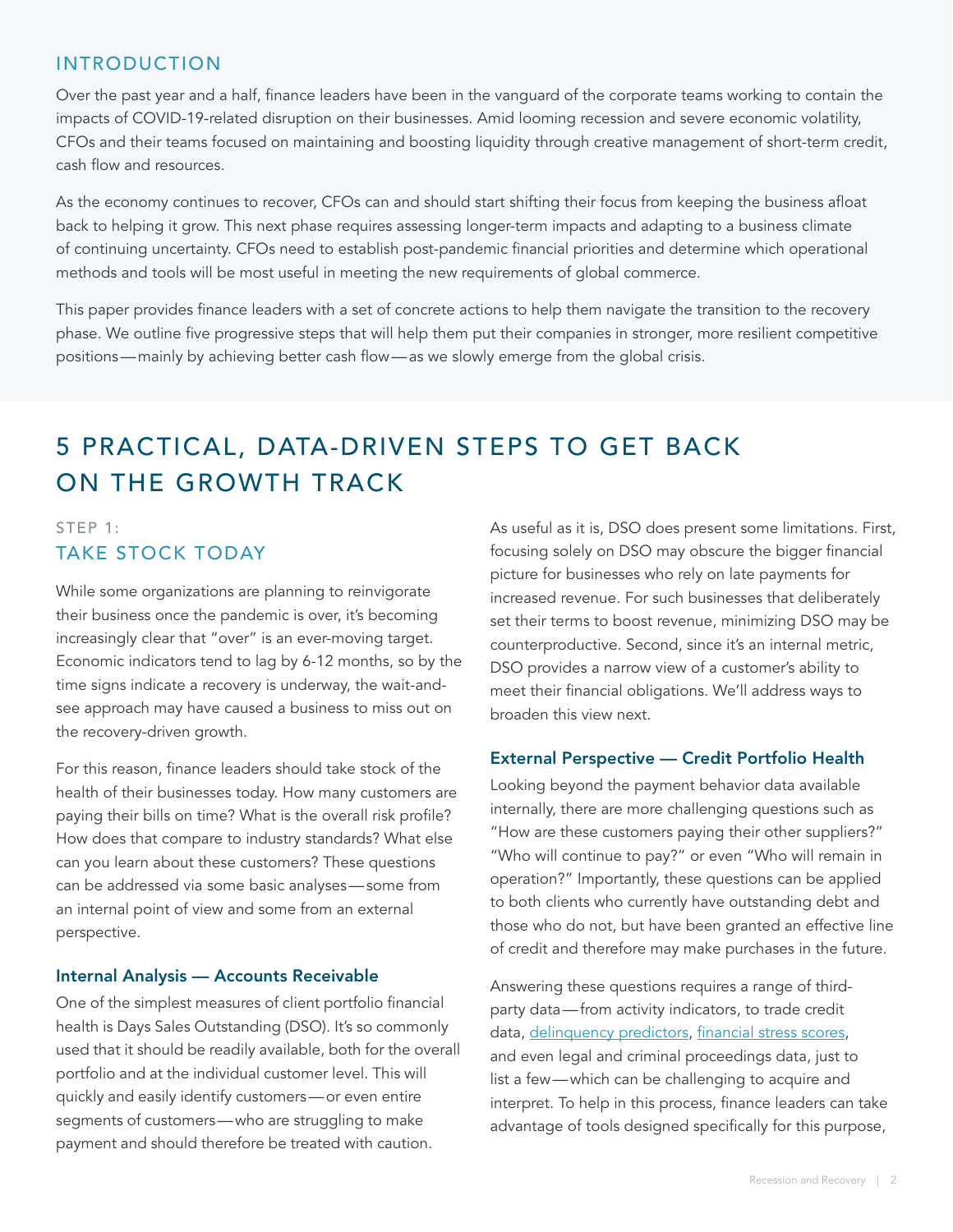such as credit risk reports that both quantify current risk and highlight a few of the variables useful in making credit risk decisions. For an even broader range of variables, certain leading business data providers offer advanced tools for assessing factors such as [COVID recovery status](https://www.dnb.com/marketing/media/covid-19-impact-index.html) and even foot traffic, creating more actionable insights.

## STEP 2: MINIMIZE RISK

Having quantified the overall portfolio risk in Step 1, finance leaders can begin to take action at the individual customer level. At this point, ensuring a full view of a customer's activities becomes critical to uncovering potential hidden risk.

## Current Portfolio

• Immediate action: Armed with a thorough portfolio analysis based on robust identity verification processes, finance teams can take immediate action on receivables and credit (note that credit underwriting will be covered in the next section):

#### › Receivables—collections

When a customer fails to make payments, specific responses vary by stage of delinquency. Early-stage delinquencies are typically handled internally via letters, calls, emails, and text messages. Using a Probability of Default model can identify the lower-risk accounts where collection efforts can be delayed. Latestage delinquencies (beyond 60 days past due) may be assigned to a third-party collection agency which may handle all or just the highest-impact accounts. In either case, the finance team must weigh the cost of collection against the actual dollars outstanding.

#### › Credit actions—both current AR and other customers

Based on the risks identified in the full portfolio health assessment, credit professionals can take measured credit actions to minimize risk. For accounts flagged as high risk based on absolute or trend thresholds, adjust the credit limit. As we'll discuss later, this action should weigh the risk against potential lost revenue. As an alternative to lower credit limits, it's possible to mitigate risk by updating credit terms. Options include raising the early pay discount and/or raising interest rates to offset an account's increased predicted default risk.

• Ongoing monitoring: Once the current high-risk customers have been managed, they can also be [continuously monitored](https://financeandrisk.hubs.vidyard.com/watch/dSCCbvq5V6zyJ11dairote). The same variables should be used here as in portfolio decisions. Likewise, thresholds will be similar, although they may be a bit more conservative, with the plan of pushing them through a manual review by a credit analyst.

## New Customers

• Credit actions: As part of the onboarding process, the same rules just developed for existing clients can be applied to new clients. One key difference, of course, will be that in the absence of first-party payment behavior data, finance teams rely solely on third-party data. Options for dealing with this reduced visibility range from applying more conservative thresholds to making no adjustments—the reasoning in the latter case being that, assuming identity resolution successfully returned the right enrichment, external data tends to be more complete and therefore a fuller representation of the risk.

As before (see the "Current Portfolio" section), the options for minimizing risk include setting lower credit limits and/or adjusting credit terms to encourage prompt payment or offset the increased risk with increased rates or fees.

## Customer Identity Verification

Too often, businesses underestimate their true risk exposure due to poor identity verification. Common scenarios include:

- 1. Carrying duplicate records, which may create errors and inefficiency in the process of extending credit to a single customer; and
- 2. Failing to recognize ownership relationships between businesses, which can lead to similar issues—extending more credit than intended, or not realizing that one customer's payment behavior, financial struggles, or business failure, may impact another's.

These hidden risks can only be uncovered by having adequate [identity resolution](https://salesandmarketing.hubs.vidyard.com/watch/CZVpjcMgwnHbZoxUxku7Wi) in place to identify duplicates, and implementing robust corporate hierarchy data to have a reliable view of the ownership structure and business influence of one company over another.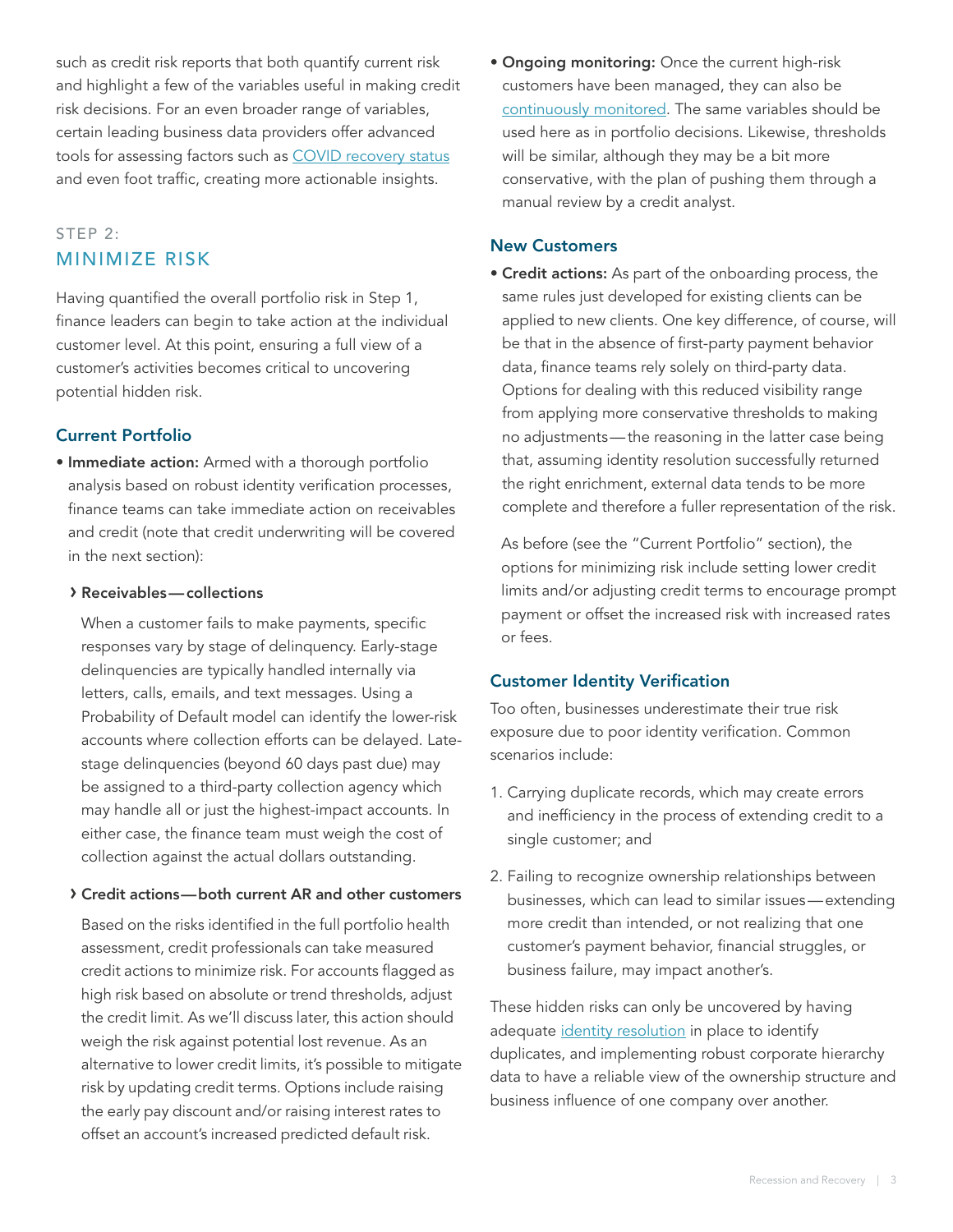## STEP 3: LOOK FOR WAYS TO AUTOMATE PROCESSES

Now that Step 1 has enabled policy-level decisions in Step 2, account-level decisions can be enabled based on these policies. One of the best ways to ensure that risk-mitigation policy criteria are implemented systematically is to automate [as much of the process as possible](https://www.dnb.com/resources/automation-risk-management.html). Of course, automation also presents the added benefit of increasing the efficiency of finance operations, making it a justifiably popular initiative.

Since automation relies heavily on data, specific automation efforts will depend on how far the organization has come on its data management journey. For a quick assessment, the "Maturity Matrix" in Figure 1 can provide some orientation.



*Figure 1: Data Management Maturity Matrix*

Although it's common to aspire to the "Transformational" state, in which all data and analysis is connected across functions and business units, most enterprises need to start with the building blocks. This gives the entire team a chance to demonstrate early successes on which to continue building. Within the credit-to-cash cycle, these building blocks include:

- **Identity Resolution:** As mentioned above, this is a critical first step that underpins all subsequent data-related efforts. Keep in mind that different capabilities may be required for matching portfolio records vs. onboarding new customers. Best practices include setting autoacceptance criteria to minimize manual reviews.
- Portfolio Monitoring: Credit alerts, or triggers, and collections are also great candidates for automation. In most cases, rather than automating the full process, rulebased alerts trigger a manual review. The credit analyst can then use web-based systems to make data-driven decisions. Even this step can benefit from automated processing, to present the analyst with the right data in a single system to increase efficiency.
- Electronic Invoice Presentment and Payment (EIPP): Automated systems can enable more flexible payment solutions that create a better customer experience and reduce time-to-money. Combining electronic invoicing—or e-invoicing—with the capability for customers to pay you electronically via a payment portal further reduces the risk of slow or no payment.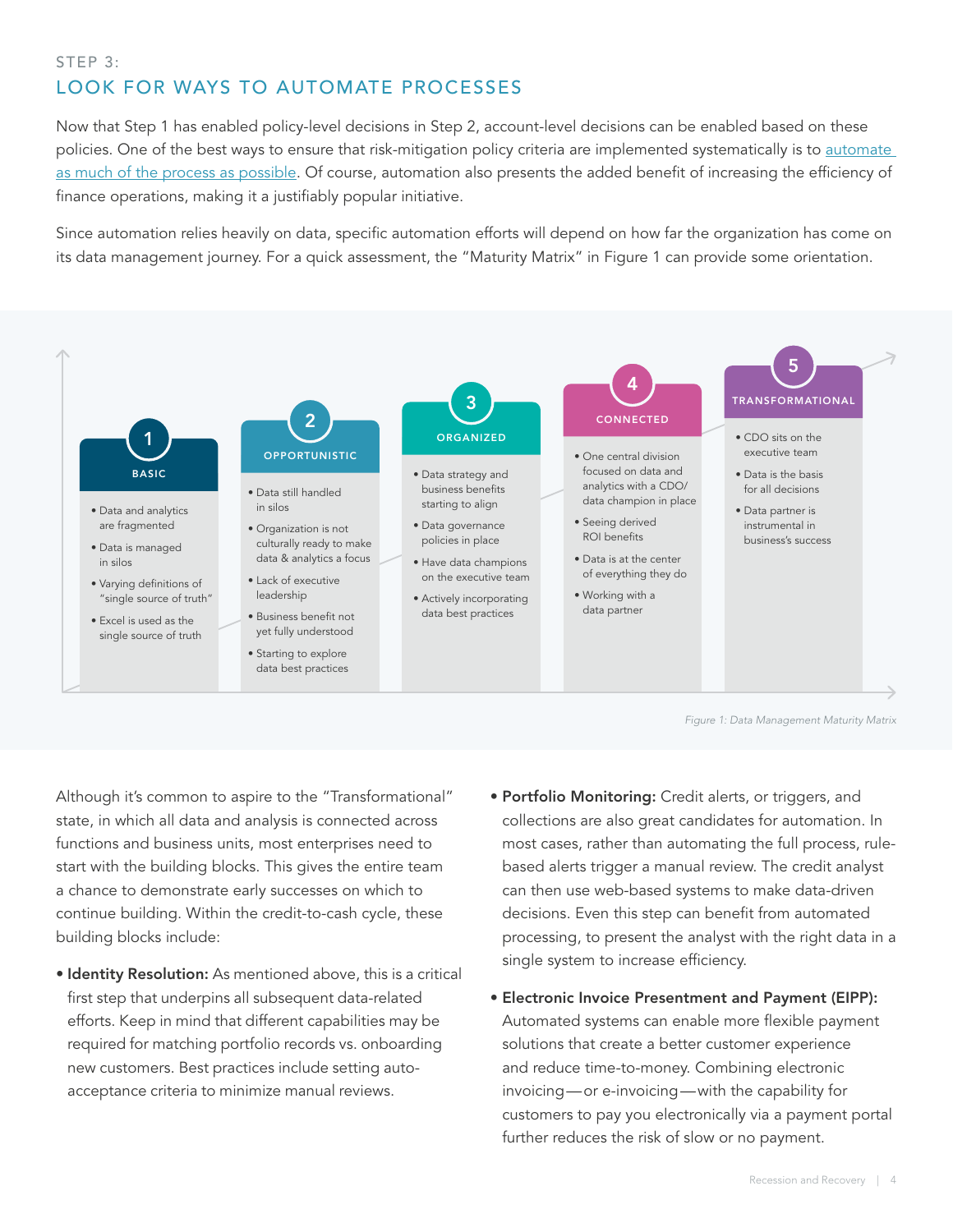• Predictive Cash Forecasting: Automated cash forecasting systems enable rapid collection and analysis of data and trends from receivables, creating a faster and more reliable view of the future. With faster and more accurate cash forecasting, finance leaders can proactively address liquidity shortfalls before they create problems for the business. These are just a starting point; for additional insights, read more about digital transformation of [credit-to-cash operations.](https://www.dnb.com/content/dam/english/dnb-solutions/credit-to-cash-ebook.pdf)

## STEP 4: POSITION YOUR ORGANIZATION FOR GROWTH

In addition to managing risk, finance teams are increasingly being tasked with driving revenue growth. This seemingly contrary goal presents both challenges and opportunities to foster the right type of growth.

#### Be Constructive, Not Obstructive

In some organizations, finance has the reputation for being an obstacle to forward momentum. Whether this is deserved or not, finance can certainly help the larger business by finding ways to operate more efficiently. The automation initiatives outlined in Step 3 will reduce turnaround time on decisions and help to speed the firm's overall operations.

Beyond the mechanics, finance can start reinforcing the growth mindset by highlighting sales results in finance communications. Better yet, finance should consider aligning its goals with those of its counterparts in sales. This will not only show commitment to these partners; it will immediately shift behaviors from potentially overly risk-averse to growth-minded.

## Support Customer Retention

One of the greatest impediments to growth can be lost business. In the leaky bucket analogy, the more lost business that falls out of the bottom of the bucket, the more water is needed to keep the bucket full. Plugging the hole by predicting and preventing losses therefore becomes critical to growth. The opportunity for finance teams is then to put their modeling capabilities to use for the direct benefit of their sales and marketing colleagues: with the right historical data, they can likely predict churn. At the overall portfolio level, this new understanding can

be used to set the sales targets needed to cover the gap and keep the bucket full. At the individual client level, account managers can work with customers identified by the model to attempt to retain the business.

#### Enable Cross-Selling

To support marketing efforts, finance teams can score current users of one product based on the rich risk-based data they already have (both internal and external). In some cases, marketing teams may also welcome help from the finance team's modeling capabilities, as they may be able to predict—or even see, based on external data—need for specific product lines.

#### Promote Risk-Based Marketing

To improve the efficiency of marketing campaigns, finance teams can score prospects so the highest-risk prospects can be removed from the target list. Similar to preapproved credit, this step ensures that the organization doesn't waste resources on prospects who can't afford to pay cash and wouldn't be approved for credit terms.

## Drive Sales with Limit Increases and Preferred Terms

Increasing credit limits or offering attractive payment terms for top-performing current accounts can be a lowerrisk way to increase order size and profitability. Since these accounts are already in the portfolio, the credit team already has first- and third-party data on which to base the decision and potential new limit. It may also make sense to offer higher limits to new clients, provided external data is available to assess and mitigate the risk.

#### STEP 5:

## PURSUE OTHER INNOVATIONS BEYOND FINANCE

#### Volunteering Services

Implementing the ideas in steps 1-4 will build or strengthen relationships with partner functions, from those who enable finance (IT for anything related to automation) to those who benefit from its efforts (such as sales and marketing). Use these new connections to learn more about their business challenges; try to identify opportunities to help them meet their goals. Finance analytics may be useful in predicting demand for a specific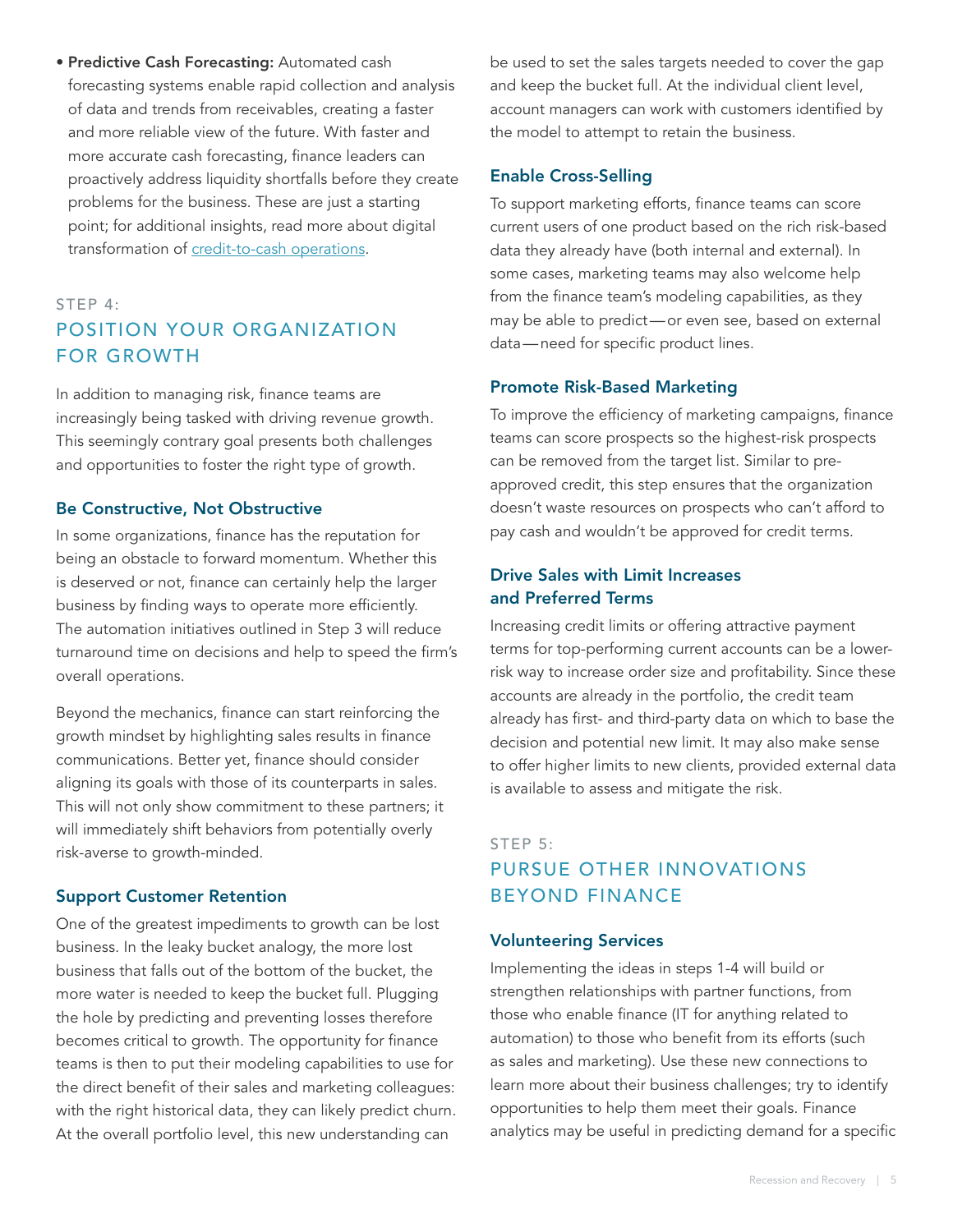product from a specific account, or which marketing channel may be best for reaching them.

The IT side may need finance's expertise and access to data to help quantify the financial benefit of a project—perhaps even one that benefits the finance team. This type of outreach will not only foster a better working relationship; it will be a chance for finance to broaden its impact on the organization as a whole.

#### Reinvest in the Business

This next idea admittedly requires a more strategic altruistic mindset: as the steps above (particularly the automation in Step 3) reduce finance's operating costs, consider returning the newly-freed budget to the broader organization. A forward-thinking leader may favor funding strategic innovation initiatives. Examples of these are new product research and development, experiments with new business models, or even testing new markets. Funding these large, costly projects that tend to be cut first in harder times would be a great strategy for preventing stagnation, outpacing the competition, and emerging even stronger.

#### Embrace Open Innovation

Partner functions have already been mentioned earlier as key relationships. In the right context, customers and suppliers should also be considered as part of the business's "innovation ecosystem." Sharing your aspirations with these business partners is likely to elicit their ideas on ways to improve your operations—along with data to support these ideas and the experience to guide their implementation.

## **CONCLUSION**

Over the course of his or her career, a finance leader may see up cycles, down cycles, and even a couple of recessions. But the global pandemic triggered a tidal wave of disruptive economic impacts that many businesses were just not capable of absorbing. In the space of a few weeks in 2020, finance teams had to pivot sharply and create strategies that would determine whether their companies survived or sank. Many did sink, unfortunately, but many also survived, thanks to their ability to sustain credit and cash flow.

Finance teams are now focusing on the recovery phase, looking once again at longer-term plans and forecasts and helping their companies balance uncertainty and opportunity. The challenges of this balancing act may convince some finance leaders that the wait-and-see approach is best right now. But while there's some merit in a conservative view, the opportunities that exist within the current circumstances are actually a gift to finance teams looking to pull their companies ahead of their competition. The five practical steps in this paper will help CFOs and other finance leaders position their operations to be fully forward-facing, with a renewed focus on capturing and promoting new growth.



Dun & Bradstreet can help, with data management, analytics, and automation solutions that enable finance leaders to work with a single provider to transform their operations.

Learn more about [our finance solutions](https://www.dnb.com/products/finance-credit-risk/dnb-finance-analytics.html).

#### ABOUT THE AUTHOR



## Cecilia Petit

Cecilia Petit is a principal consultant in Data Strategy within Dun & Bradstreet's Advisory Services organization. For further advice and ideas, contact her at [PetitC@dnb.com](mailto:PetitC@dnb.com).